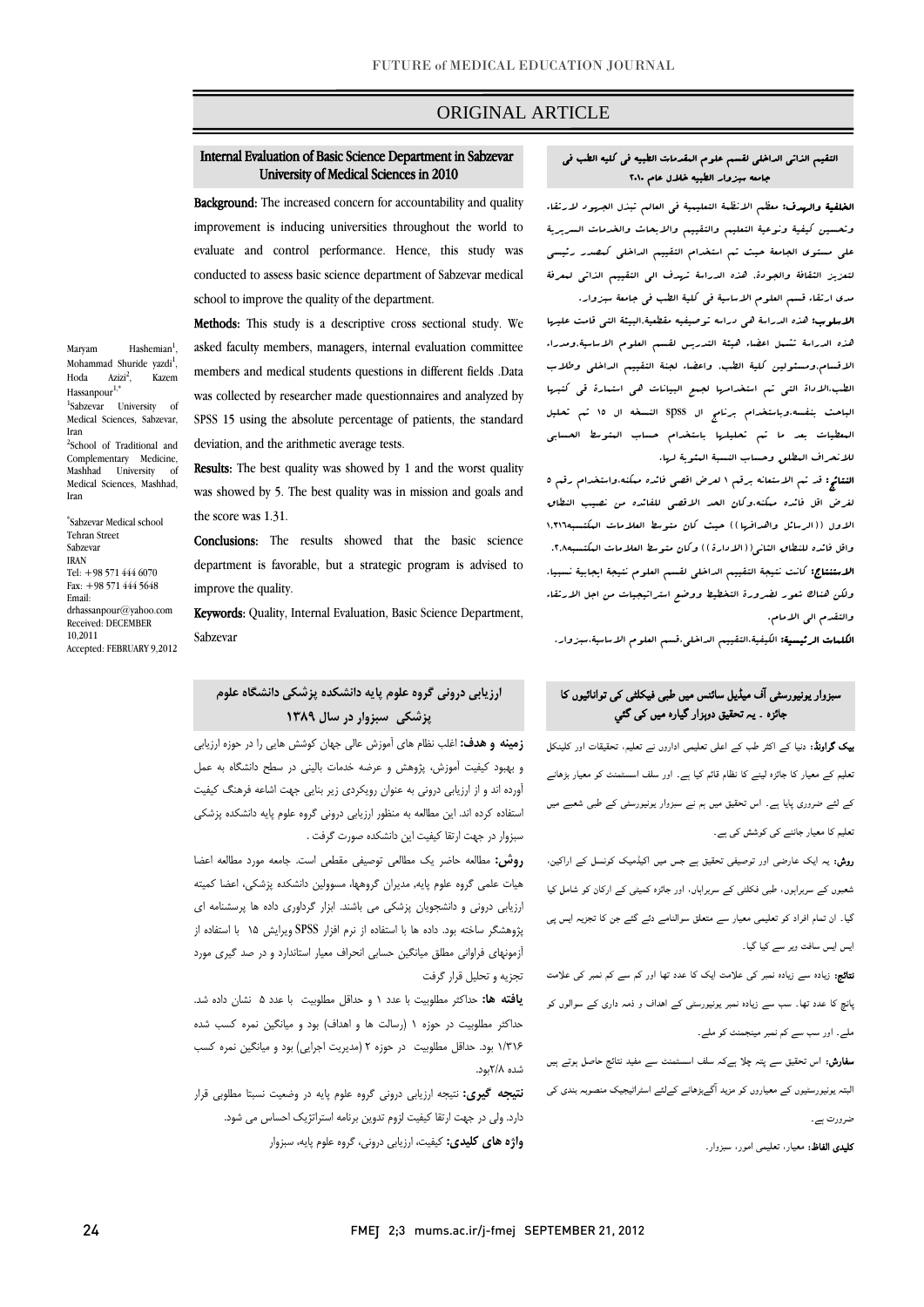### **INTRODUCTION**

In conditions of science promotion in modern society, organizations will not be able to reach the world advances without the establishment of quality control in the scientific system. With regard to the important role of universities in society they are expected to play the lead role in development. For reaching this goal they should be able to control their functions .This could be done by internal and external evaluation and the first step is internal evaluation of departments (1).

Therefore, in the two recent decades most of higher education organizations have attempted to promote quality of education, research, and clinical services in universities. They have used internal evaluation for this purpose. Internal evaluation is a process of quality review undertaken within an institute for its own evaluation. The goal of internal evaluation is to bring about a rise in the quality of education by improving the quality of the management of educational institutes, provision of flexible feedback on academic performance, and the development of supporting legislation (2).

Organizations such as World Federation for Medical Education (WFME) has suggested basic standards of medical education for quality control .USA was a pioneer in internal evaluation and then most of European countries began to do internal evaluation in the middle of 1980s. In Asia internal and external evaluation began in the last decade. In Iran the first attempt was made in 1996 (3).

The evaluation of education systems of the departments affects the quality of education at the university (4). Therefore the basic science department of Sabzevar medical school has done internal evaluation as a first step to improve quality of education in medical school. As far as basic medical education standards have been sent to all universities by General Medical Council, this internal evaluation was done based on these standards. The results of internal evaluation can be a comparative suitable model for departments in other universities to Identify opportunities and threats. Hence this study was performed in Sabzevar Medical School to identify the strengths and weaknesses of the department.

### **METHODS**

This study is a cross-sectional study. Study participants were faculty of basic sciences department, department officials, members of the internal evaluation committee, and medical students. The data gathering tool was a researcher-made questionnaire. Study design was according to twelve-step of internal evaluation (5) as follows:

Step1: familiarizing faculties with the internal evaluation process

Step2: forming internal assessment committee and explaining the process to members of committee

Step 3: Getting the basic standards of medical education

Step 4: Determining the evaluation scope and criteria

Step 5: Defining and developing appropriate indicators and questions to assess criteria

Step 6: Identifying the data required for the analysis of each of the factors

Step7: Selecting and editing tools for data collection

Step 8: Data gathering Step 9: Data Analysis

Step 10: Preliminary report

Step 11: Preparing preliminary report distributed to discuss how to improve the quality of department

 Step 12: Preparing the final report of the development of group quality for external evaluation

 Basic standards of medical education has been given to medical schools by the General Medical Council in seven fields as follow: Field 1: Mission and objectives, field 2: General physician medical curriculum, field 3: Faculty, field and administrative, field 6: Students, field7: Evaluation 4: Educational and research resources, field 5: Management

 Each of these fields was considered as an evaluation scope. In each scope we defined criteria and each criterion consisted of different indicators, then we made different the level of the university. For each indicator and related questions we defined five choice answers as completely favorable, favorable, fairly favorable, unfavorable and completely unfavorable .Then we determined who should according to the 5-choice Likert model, except in the field of educational and research resources and management which checklist was used. The questionnaire was devised to ensure content validity. For this purpose, the questionnaire was the General Medical Council were asked to amend the questionnaire. After the approval of General Medical Council, the questionnaire was revised again in the Committee. Its reliability was estimated by Cronbach's alpha was conducted due to the number of samples (maximum 25 people) according to sample size tables. After distributing the questionnaires and gathering information, all data was analyzed using SPSS software version 15 using the absolute arithmetic average tests. questions for the assessment of each indicator, according to answer each question. In all fields answers were designed designed in internal evaluation committee and experts of coefficient. To determine the sample size, sampling census percentage of patients, the standard deviation, and the

## **RESULTS**

֦

 Maximum favorability was shown as 1 and minimum was was  $1.31.80\%$  of the mission and goals answers were completely favorable. And 20% of the mission and goals answers were favorable. shown as 5. In scope 1 (mission and goals) the mean score

 In field 2 (curriculum) the average score was 2.80. (completely favorable). Response to 10.34% of questions was option 2 (favorable). In 34.48 % of responses, option 3 (fairly favorable) was chosen. Response to 27.60% of questions of general medicine curriculum was option 4 (UN curriculum was option 5 (completely unfavorable). Response to 10.34% of the questions was option 1 favorable). Response to 13.79%of questions of general medicine

 In field 3 (faculty), faculty mean score was 2.3. Response to 22.22% of questions was option 3(fairly favorable). Response to 22.22% of faculty questions was option4 (UN 1(completely favorable). favorable). Response to 44.44% of questions was option

 In field 4 (Educational and Research Resources) 24.55% of questions were un favorable (no) and response to 79.54% was yes (favorable).

 58.82% of questions was Yes (favorable) and response to In field 5 (management and administrative) response to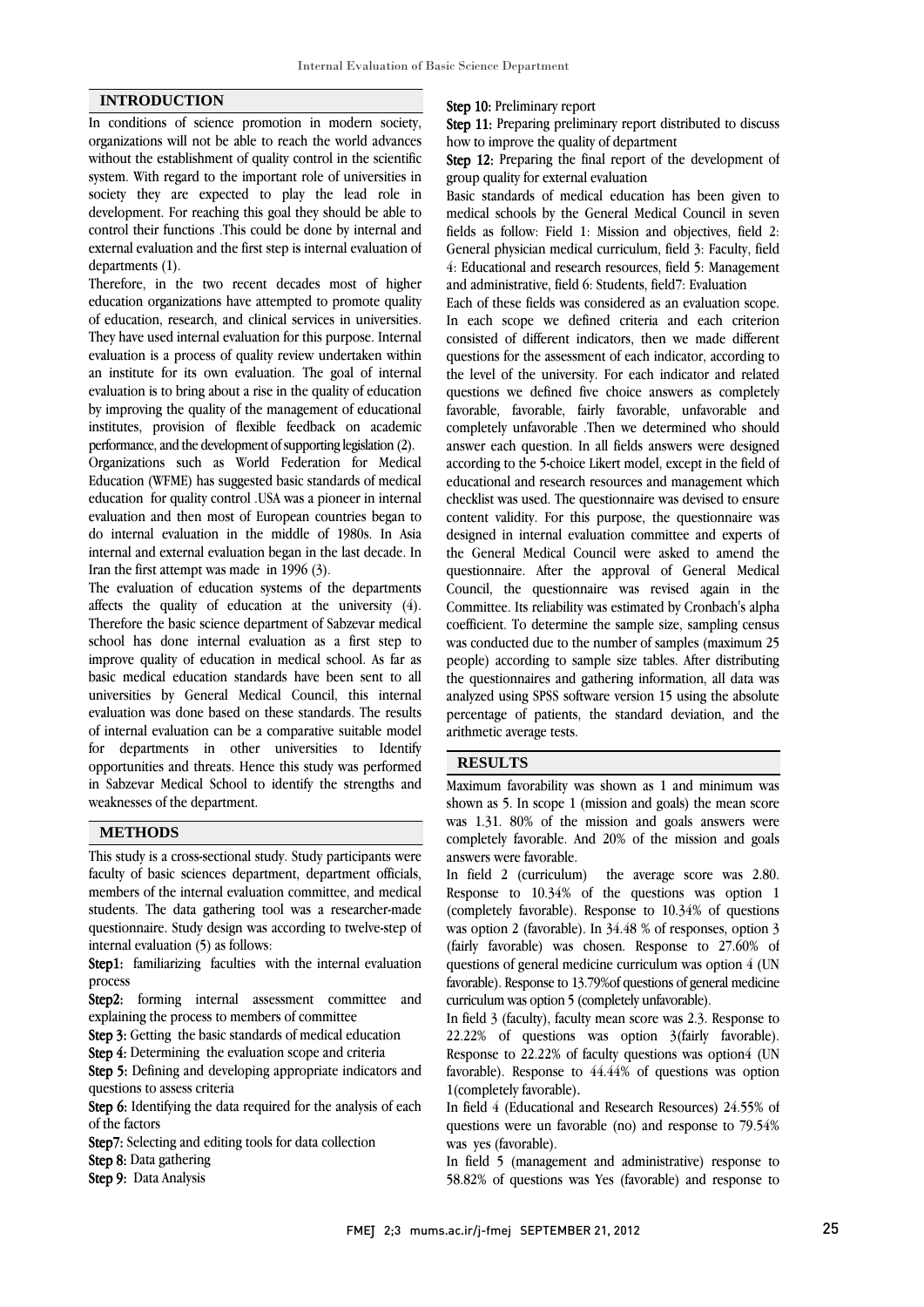41.18% was No (UN favorable).

 In field 6 (Students) the average score was 2.25. Response to 38.46% of questions was option 1(completely favorable). Response to 13.36% of questions was option 2 (tavorable).<br>Response to 23.07% of questions was Option 3 (fairly favorable). Answer to  $7.69\%$  of questions was option4 (UN favorable). Answer to 7.69% of questions was option5 Response to 15.38% of questions was option 2(favorable). (completely UN favorable).

 In field 7 (evaluation) the mean score was 1.94. Response Response to 11/11% was option 2(favorable). Response to 22/22% was option 3(fairly favorable). Response to 11/11% to 55/55% of questions was option 1(completely favorable). of questions was option 4(UN favorable).

Figures 1 to 3 show the mean score for each field.

## **DISCUSSION**

 The results show that the quality of basic science department is favorable in most fields. But also in some, fairly favorable or un favorable were reported, which will be medical schools in Iran which results have been published, while the results could be used for comparison in other discussed. This study is one of a few internal evaluations in medical schools.

and objectives and was favorable, the officials have been preparing Mission and objectives of school according to the approved plans, and the regulations of medical education with cooperation of stakeholders and experts. As Mission program according to basic standards of medical education, the review of mission recommended maintaining this good Results show that the best score was in the field of mission and goals of institutes should be reviewed once during each status.

 The worst score was in curriculum field. The reason was the evaluation and the school had not had enough time for curriculum development. As curriculum development is one of pillars of a school, establishment of Curriculum Committee is establishment of the school during recent months of





### recommended.

 Staff field was in a relatively good condition. Certainly, creating facilities for faculty recruitment and planning for faculty development, as well as the formulation and implementation of their tasks, can promote this field which<br>needs special attention of people in charge needs special attention of people in charge .

 Revising check lists to assess the facilities in recent studies (2), we used yes or no answers for this field. Results showed that approximately, 80% of facilities needed, existed in the equipments needed, should be provided for students and faculty members. In addition, proper planning is needed for school. But to implement the optimal training, all the their fund.



 of Sabzevar basic science department in 2010 (the best=1, **Figure1.** The mean score for fields in Internal evaluation the worst=5).



 **Figure3.** The mean score for management and administrative Ì  $\overline{a}$ field in Internal evaluation of Sabzevar basic science department in 2010 (yes=favorable, no= UN vorable).